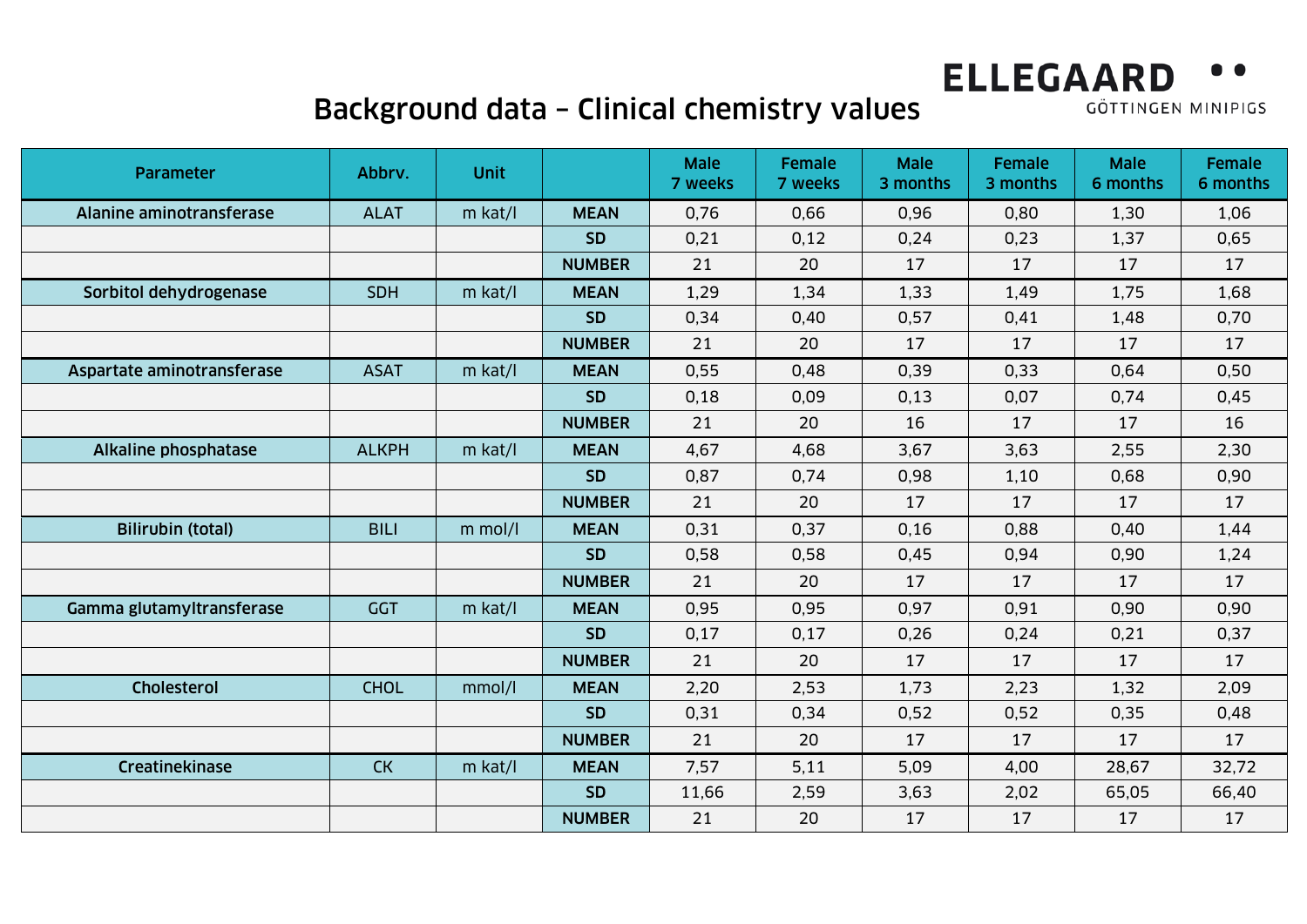# Background data – Clinical chemistry values

| Parameter             | Abbrv.       | <b>Unit</b> |               | <b>Male</b><br>7 weeks | <b>Female</b><br>7 weeks | <b>Male</b><br>3 months | <b>Female</b><br>3 months | <b>Male</b><br>6 months | Female<br>6 months |
|-----------------------|--------------|-------------|---------------|------------------------|--------------------------|-------------------------|---------------------------|-------------------------|--------------------|
| Lactate dehydrogenase | LDH          | $m$ kat/l   | <b>MEAN</b>   | 8,38                   | 7,45                     | 6,76                    | 6,59                      | 6,71                    | 6,71               |
|                       |              |             | <b>SD</b>     | 1,12                   | 0,94                     | 1,86                    | 2,06                      | 3,51                    | 3,26               |
|                       |              |             | <b>NUMBER</b> | 21                     | 20                       | 17                      | 17                        | 17                      | 17                 |
| Amylase               | <b>AMYL</b>  | U/          | <b>MEAN</b>   | 42,12                  | 42,93                    | 48,34                   | 54,02                     | 42,76                   | 46,92              |
|                       |              |             | <b>SD</b>     | 6,18                   | 5,57                     | 8,74                    | 7,61                      | 11,80                   | 9,52               |
|                       |              |             | <b>NUMBER</b> | 21                     | 20                       | 17                      | 17                        | 17                      | 17                 |
| Protein (total)       | <b>TP</b>    | g/          | <b>MEAN</b>   | 53,37                  | 55,78                    | 52,32                   | 52,76                     | 53,01                   | 60,17              |
|                       |              |             | <b>SD</b>     | 2,73                   | 2,75                     | 11,23                   | 10,13                     | 11,76                   | 12,95              |
|                       |              |             | <b>NUMBER</b> | 21                     | 20                       | 17                      | 17                        | 17                      | 17                 |
| <b>Triglycerides</b>  | <b>TRIG</b>  | mmol/l      | <b>MEAN</b>   | 0,58                   | 0,57                     | 0,41                    | 0,47                      | 0,31                    | 0,48               |
|                       |              |             | <b>SD</b>     | 0,17                   | 0,15                     | 0, 16                   | 0,14                      | 0,10                    | 0, 15              |
|                       |              |             | <b>NUMBER</b> | 21                     | 20                       | 17                      | 17                        | 17                      | 16                 |
| Carbamide             | <b>UREA</b>  | mmol/l      | <b>MEAN</b>   | 1,85                   | 1,87                     | 1,89                    | 2,16                      | 1,66                    | 2,34               |
|                       |              |             | <b>SD</b>     | 0,40                   | 0,33                     | 0,53                    | 0,62                      | 0,46                    | 0,68               |
|                       |              |             | <b>NUMBER</b> | 21                     | 20                       | 17                      | 17                        | 17                      | 17                 |
| Creatinine            | <b>CREAT</b> | $m$ mol/l   | <b>MEAN</b>   | 46,90                  | 49,65                    | 59,47                   | 62,53                     | 76,65                   | 74,18              |
|                       |              |             | <b>SD</b>     | 7,79                   | 6,77                     | 9,73                    | 10,36                     | 13,20                   | 20,63              |
|                       |              |             | <b>NUMBER</b> | 21                     | 20                       | 17                      | 17                        | 17                      | 17                 |
| Glucose (wholeblood)  | <b>GLUC</b>  | mmol/l      | <b>MEAN</b>   | 4,52                   | 4,91                     | 4,55                    | 5,08                      | 4,48                    | 4,75               |
|                       |              |             | <b>SD</b>     | 0,64                   | 0,60                     | 0,96                    | 1,22                      | 0,91                    | 1,19               |
|                       |              |             | <b>NUMBER</b> | 21                     | 20                       | 17                      | 17                        | 17                      | 17                 |
| Sodium                | <b>Na</b>    | mmol/l      | <b>MEAN</b>   | 140,86                 | 141,70                   | 133,03                  | 134,16                    | 131,05                  | 133,27             |
|                       |              |             | <b>SD</b>     | 3,62                   | 1,42                     | 16,24                   | 14,16                     | 16,56                   | 17,48              |
|                       |              |             | <b>NUMBER</b> | 21                     | 20                       | 17                      | 17                        | 17                      | 17                 |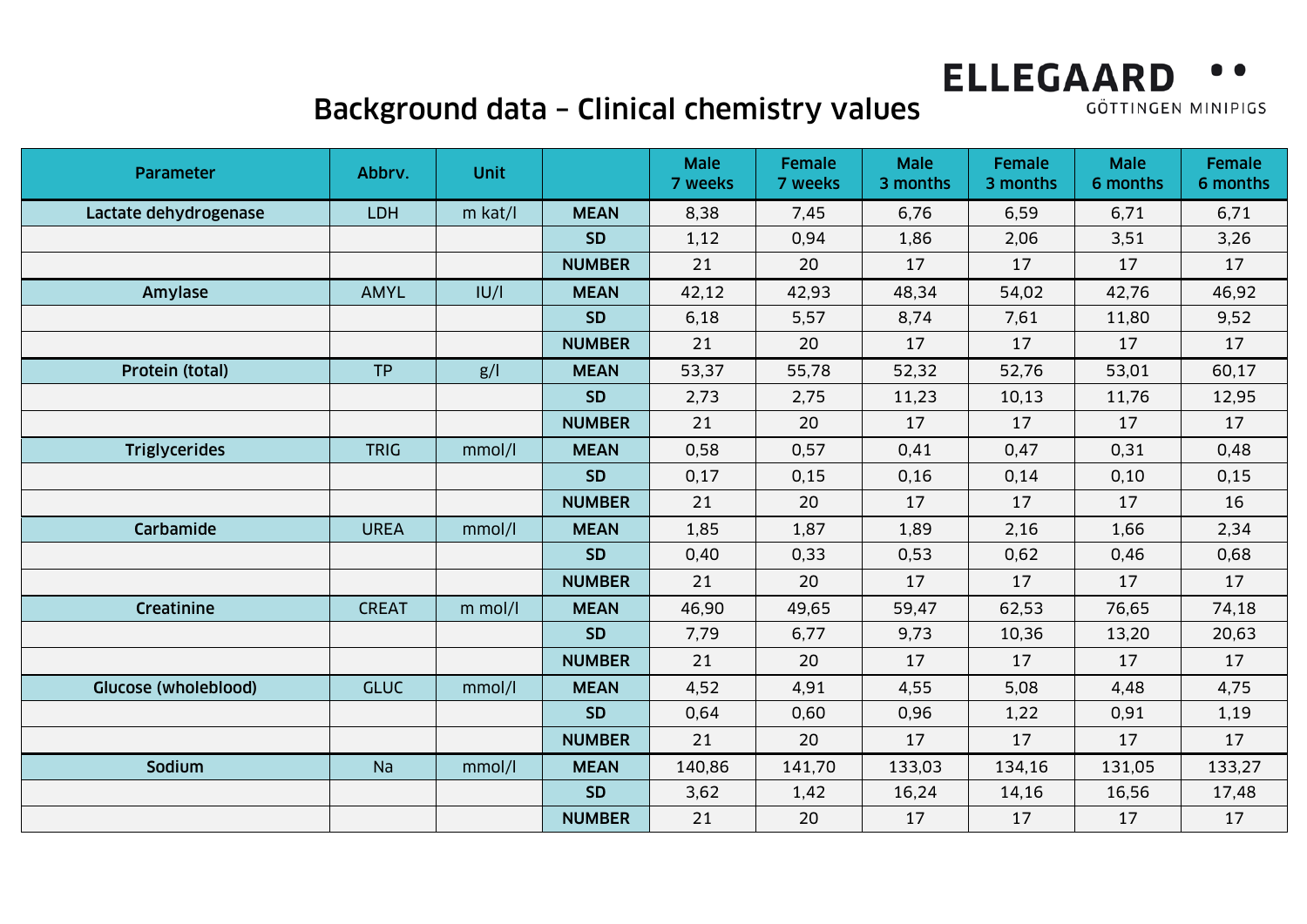# Background data – Clinical chemistry values

| Parameter                 | Abbrv.      | <b>Unit</b> |               | <b>Male</b><br>7 weeks | <b>Female</b><br>7 weeks | <b>Male</b><br>3 months | <b>Female</b><br>3 months | <b>Male</b><br>6 months | Female<br>6 months |
|---------------------------|-------------|-------------|---------------|------------------------|--------------------------|-------------------------|---------------------------|-------------------------|--------------------|
| <b>Potassium</b>          | $\mathsf K$ | mmol/l      | <b>MEAN</b>   | 4,62                   | 4,87                     | 4,06                    | 4,01                      | 4,54                    | 4,45               |
|                           |             |             | <b>SD</b>     | 0,72                   | 0,80                     | 0,74                    | 0,59                      | 0,83                    | 0,98               |
|                           |             |             | <b>NUMBER</b> | 21                     | 20                       | 17                      | 17                        | 17                      | 17                 |
| Calcium                   | Ca          | mmol/l      | <b>MEAN</b>   | 2,68                   | 2,73                     | 2,40                    | 2,45                      | 2,32                    | 2,41               |
|                           |             |             | <b>SD</b>     | 0,11                   | 0,09                     | 0,49                    | 0,40                      | 0,45                    | 0,43               |
|                           |             |             | <b>NUMBER</b> | 21                     | 20                       | 17                      | 17                        | 17                      | 17                 |
| <b>Magnesium</b>          | Mg          | mmol/l      | <b>MEAN</b>   | 1,13                   | 1,13                     | 0,92                    | 0,96                      | 0,89                    | 0,95               |
|                           |             |             | <b>SD</b>     | 0,11                   | 0,08                     | 0,18                    | 0, 16                     | 0,20                    | 0,17               |
|                           |             |             | <b>NUMBER</b> | 21                     | 20                       | 17                      | 17                        | 17                      | 17                 |
| Inorganic phosphorous     | Pi          | mmol/l      | <b>MEAN</b>   | 3,09                   | 2,96                     | 2,40                    | 2,51                      | 2,20                    | 2,35               |
|                           |             |             | <b>SD</b>     | 0,35                   | 0,30                     | 0,53                    | 0,47                      | 0,48                    | 0,54               |
|                           |             |             | <b>NUMBER</b> | 21                     | 20                       | 17                      | 17                        | 17                      | 17                 |
| Chloride                  | CI          | mmol/l      | <b>MEAN</b>   | 99,40                  | 100,69                   | 91,73                   | 92,53                     | 91,35                   | 91,48              |
|                           |             |             | <b>SD</b>     | 2,53                   | 1,91                     | 11,25                   | 9,49                      | 12,05                   | 12,45              |
|                           |             |             | <b>NUMBER</b> | 21                     | 20                       | 17                      | 17                        | 17                      | 17                 |
| <b>Albumin</b>            | <b>ALB</b>  | %           | <b>MEAN</b>   | 49,79                  | 49,53                    | 57,02                   | 55,21                     | 57,06                   | 54,92              |
|                           |             |             | <b>SD</b>     | 2,46                   | 2,10                     | 3,60                    | 6,20                      | 2,19                    | 1,89               |
|                           |             |             | <b>NUMBER</b> | 20,00                  | 20                       | 15                      | 17                        | 17                      | 17                 |
| <b>Albumin (Indirect)</b> | <b>ALB</b>  | g/          | <b>MEAN</b>   | 26,50                  | 27,63                    | 30,53                   | 29,06                     | 30,19                   | 32,81              |
|                           |             |             | <b>SD</b>     | 2,00                   | 1,84                     | 6,41                    | 6,08                      | 6,80                    | 6,47               |
|                           |             |             | <b>NUMBER</b> | 20                     | 20                       | 15                      | 17                        | 17                      | 17                 |
| <b>Albumin (Direct)</b>   | <b>ALB</b>  | g/          | <b>MEAN</b>   | 36,43                  | 37,75                    | 39,12                   | 38,76                     | 40,35                   | 43,24              |
|                           |             |             | <b>SD</b>     | 2,48                   | 2,02                     | 8,09                    | 8,33                      | 8,75                    | 8,04               |
|                           |             |             | <b>NUMBER</b> | 21                     | 20                       | 17                      | 17                        | 17                      | 17                 |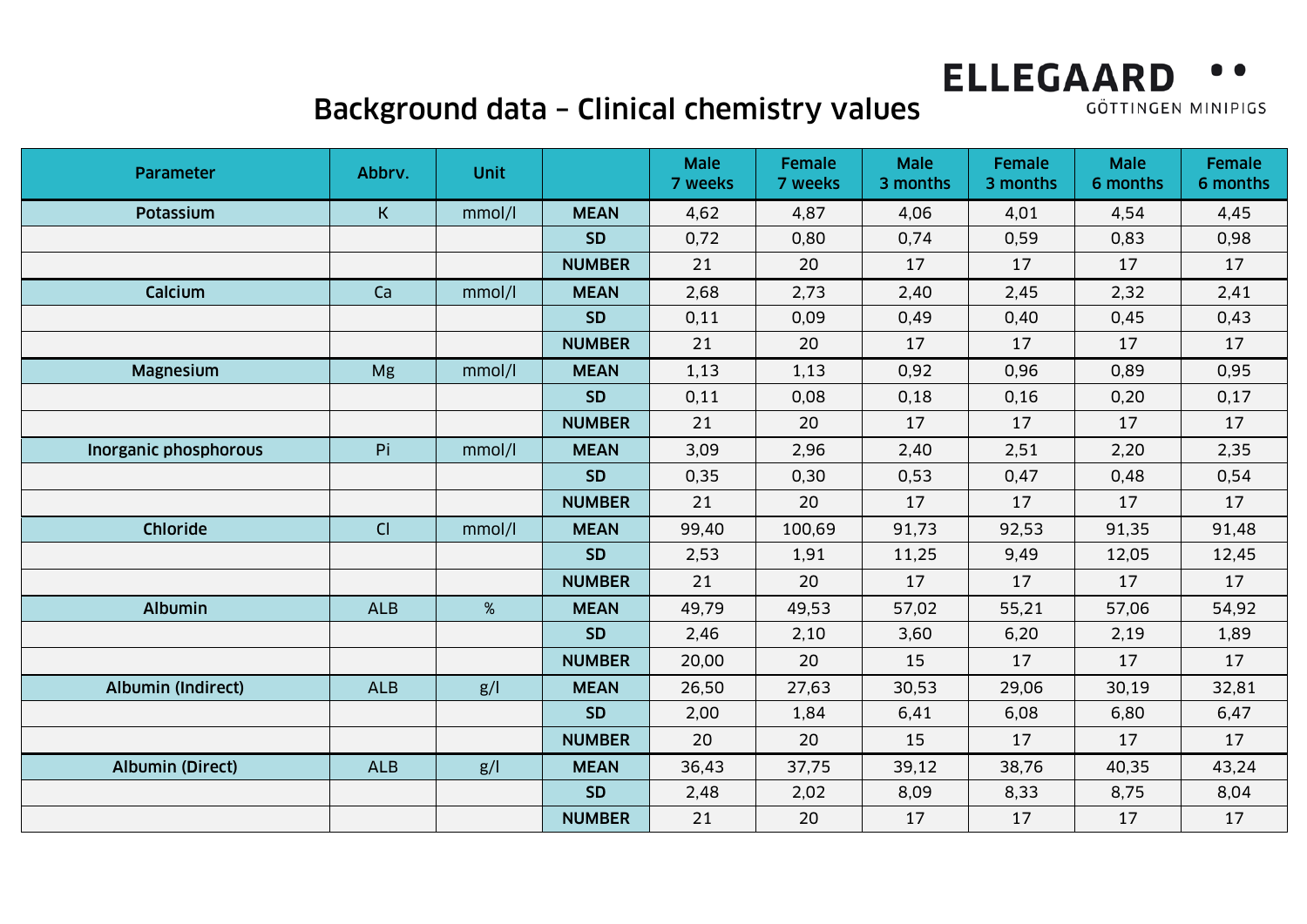# Background data – Clinical chemistry values

| Parameter    | Abbrv.       | <b>Unit</b> |               | <b>Male</b><br>7 weeks | <b>Female</b><br>7 weeks | <b>Male</b><br>3 months | Female<br>3 months | <b>Male</b><br>6 months | Female<br>6 months |
|--------------|--------------|-------------|---------------|------------------------|--------------------------|-------------------------|--------------------|-------------------------|--------------------|
| a 1-globulin | ALPHA1       | %           | <b>MEAN</b>   | 4,77                   | 4,27                     | 3,75                    | 5,27               | 4,13                    | 3,44               |
|              |              |             | <b>SD</b>     | 1,07                   | 1,22                     | 1,16                    | 2,73               | 1,78                    | 1,32               |
|              |              |             | <b>NUMBER</b> | 20                     | 20                       | 15                      | 17                 | 17                      | 17                 |
| a 1-globulin | ALPHA1       | g/          | <b>MEAN</b>   | 2,53                   | 2,38                     | 2,03                    | 2,79               | 2,21                    | 2,06               |
|              |              |             | <b>SD</b>     | 0,53                   | 0,66                     | 0,82                    | 1,55               | 1,16                    | 0,93               |
|              |              |             | <b>NUMBER</b> | 20                     | 20                       | 15                      | 17                 | 17                      | 17                 |
| a 2-globulin | ALPHA2       | %           | <b>MEAN</b>   | 20,64                  | 21,91                    | 16,80                   | 16,82              | 16,01                   | 16,68              |
|              |              |             | <b>SD</b>     | 1,83                   | 1,66                     | 1,91                    | 2,08               | 2,10                    | 2,52               |
|              |              |             | <b>NUMBER</b> | 20                     | 20                       | 15                      | 17                 | 17                      | 17                 |
| a 2-globulin | ALPHA2       | g/          | <b>MEAN</b>   | 10,98                  | 12,20                    | 9,02                    | 8,82               | 8,44                    | 10,20              |
|              |              |             | <b>SD</b>     | 1,12                   | 0,91                     | 2,15                    | 1,86               | 2,07                    | 3,40               |
|              |              |             | <b>NUMBER</b> | 20                     | 20                       | 15                      | 17                 | 17                      | 17                 |
| b -globulin  | <b>BETA</b>  | %           | <b>MEAN</b>   | 15,97                  | 14,77                    | 13,35                   | 13,92              | 13,49                   | 13,31              |
|              |              |             | <b>SD</b>     | 1,51                   | 1,13                     | 1,09                    | 1,22               | 1,76                    | 1,70               |
|              |              |             | <b>NUMBER</b> | 20                     | 20                       | 15                      | 17                 | 17                      | 17                 |
| b -globulin  | <b>BETA</b>  | g/          | <b>MEAN</b>   | 8,49                   | 8,24                     | 7,15                    | 7,32               | 7,14                    | 8,05               |
|              |              |             | <b>SD</b>     | 0,84                   | 0,79                     | 1,65                    | 1,48               | 1,77                    | 2,26               |
|              |              |             | <b>NUMBER</b> | 20                     | 20                       | 15                      | 17                 | 17                      | 17                 |
| g-globulin   | <b>GAMMA</b> | %           | <b>MEAN</b>   | 8,85                   | 9,53                     | 9,03                    | 9,06               | 9,35                    | 11,37              |
|              |              |             | <b>SD</b>     | 1,29                   | 1,32                     | 1,88                    | 1,59               | 1,94                    | 3,87               |
|              |              |             | <b>NUMBER</b> | 20                     | 20                       | 15                      | 17                 | 17                      | 17                 |
| g-globulin   | <b>GAMMA</b> | g/          | <b>MEAN</b>   | 4,71                   | 5,33                     | 4,88                    | 4,76               | 5,03                    | 7,06               |
|              |              |             | <b>SD</b>     | 0,78                   | 0,85                     | 1,43                    | 1,15               | 1,71                    | 3,79               |
|              |              |             | <b>NUMBER</b> | 20                     | 20                       | 15                      | 17                 | 17                      | 17                 |